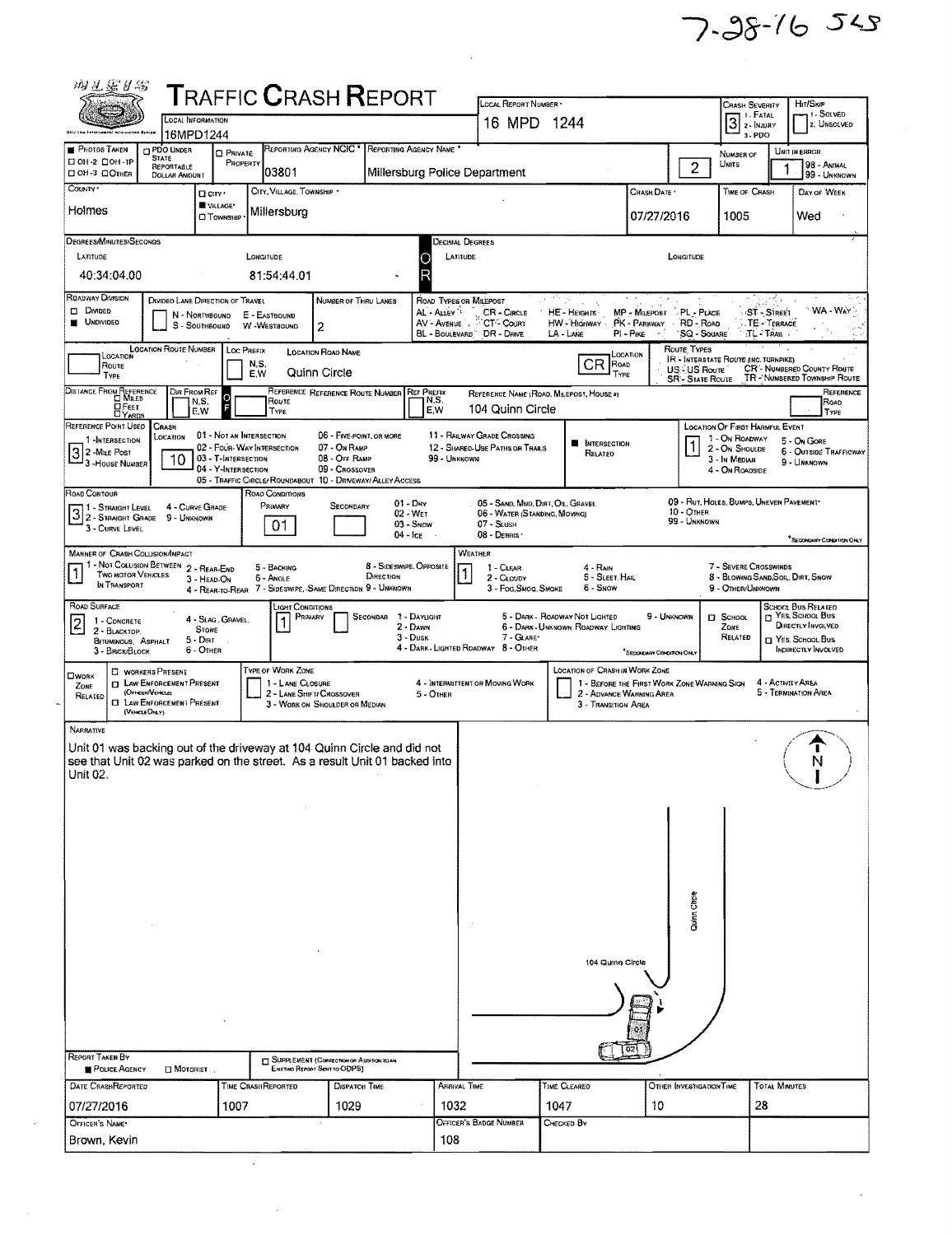| AY 从 Hi bl +5                                                                                                                                                  |                                                                                  | UNIT                                                                      |                            |                                                                                |                                                                                      |                                                                                                                                                                       |                                                                                                                                |                                                                                     |                                      |                                                                                   |                                                                                                                  |                                                              |                                    |                                                                                                                      |                                      |  |  |
|----------------------------------------------------------------------------------------------------------------------------------------------------------------|----------------------------------------------------------------------------------|---------------------------------------------------------------------------|----------------------------|--------------------------------------------------------------------------------|--------------------------------------------------------------------------------------|-----------------------------------------------------------------------------------------------------------------------------------------------------------------------|--------------------------------------------------------------------------------------------------------------------------------|-------------------------------------------------------------------------------------|--------------------------------------|-----------------------------------------------------------------------------------|------------------------------------------------------------------------------------------------------------------|--------------------------------------------------------------|------------------------------------|----------------------------------------------------------------------------------------------------------------------|--------------------------------------|--|--|
|                                                                                                                                                                |                                                                                  |                                                                           |                            | LOCAL REPORT NUMBER<br>16 MPD 1244                                             |                                                                                      |                                                                                                                                                                       |                                                                                                                                |                                                                                     |                                      |                                                                                   |                                                                                                                  |                                                              |                                    |                                                                                                                      |                                      |  |  |
|                                                                                                                                                                |                                                                                  |                                                                           |                            | OWNER NAME: LAST, FIRST, MIDDLE ( Q SAME AS DRIVER )                           |                                                                                      |                                                                                                                                                                       |                                                                                                                                | OWNER PHONE NUMBER<br>DAMAGE AREA<br><b>DAMAGE SCALE</b>                            |                                      |                                                                                   |                                                                                                                  |                                                              |                                    |                                                                                                                      |                                      |  |  |
| UNIT NUMBER                                                                                                                                                    |                                                                                  | Gray, Lyle, S.                                                            |                            |                                                                                |                                                                                      |                                                                                                                                                                       |                                                                                                                                |                                                                                     | 419-994-3500                         |                                                                                   |                                                                                                                  |                                                              |                                    |                                                                                                                      |                                      |  |  |
| OWNER ADDRESS CITY, STATE, ZIP                                                                                                                                 |                                                                                  |                                                                           | <b>OSAME AS DRIVER</b> )   |                                                                                |                                                                                      |                                                                                                                                                                       |                                                                                                                                |                                                                                     |                                      |                                                                                   |                                                                                                                  | $\overline{c}$<br>1 - NONE                                   |                                    | п                                                                                                                    |                                      |  |  |
|                                                                                                                                                                |                                                                                  | 339 Oak Ct., Loudonville, OH, 44842                                       |                            |                                                                                |                                                                                      |                                                                                                                                                                       |                                                                                                                                |                                                                                     |                                      |                                                                                   |                                                                                                                  |                                                              |                                    | o                                                                                                                    |                                      |  |  |
| LP STATE LICENSE PLATE NUMBER                                                                                                                                  |                                                                                  |                                                                           |                            |                                                                                |                                                                                      | <b>VEHICLE IDENTIFICATION NUMBER</b>                                                                                                                                  |                                                                                                                                |                                                                                     |                                      |                                                                                   | # Occupants                                                                                                      | 2 - MINOR                                                    |                                    |                                                                                                                      |                                      |  |  |
| OН                                                                                                                                                             | <b>DKU2013</b>                                                                   |                                                                           |                            |                                                                                |                                                                                      | 3TMLU4EN9FM203486                                                                                                                                                     |                                                                                                                                |                                                                                     |                                      |                                                                                   |                                                                                                                  | 3 - FUNCTIONAL                                               |                                    | $\Box$<br>а                                                                                                          |                                      |  |  |
| VEHICLE YEAR<br>2015                                                                                                                                           |                                                                                  | <b>VEHICLE MAKE</b><br>Toyota                                             |                            |                                                                                |                                                                                      | <b>VEHICLE COLOR</b><br>VEHICLE MODEL<br>Tacoma Reg Cab - RRG<br><b>RED</b>                                                                                           |                                                                                                                                |                                                                                     |                                      |                                                                                   |                                                                                                                  | 4 - DISABLING                                                |                                    |                                                                                                                      |                                      |  |  |
| Proof of                                                                                                                                                       |                                                                                  | <b>INSURANCE COMPANY</b>                                                  |                            |                                                                                |                                                                                      | POLICY NUMBER<br>Towen By                                                                                                                                             |                                                                                                                                |                                                                                     |                                      |                                                                                   |                                                                                                                  | 9 - UNKNOWN                                                  |                                    | o<br>D                                                                                                               |                                      |  |  |
| INSURANCE<br>SHOWN                                                                                                                                             |                                                                                  | Nationwide                                                                |                            |                                                                                |                                                                                      | 9234P468247                                                                                                                                                           |                                                                                                                                |                                                                                     |                                      |                                                                                   |                                                                                                                  |                                                              |                                    | <b>FIFAS</b>                                                                                                         |                                      |  |  |
|                                                                                                                                                                |                                                                                  | CARRIER NAME, ADDRESS, CITY, STATE, ZIP                                   |                            |                                                                                |                                                                                      |                                                                                                                                                                       |                                                                                                                                |                                                                                     |                                      |                                                                                   |                                                                                                                  |                                                              |                                    | <b>CARRIER PHONE</b>                                                                                                 |                                      |  |  |
| US DOT                                                                                                                                                         |                                                                                  | VEHICLE WEIGHT GVWR/GCWR                                                  |                            |                                                                                |                                                                                      | CARGO BODY TYPE<br>01 - No CARGO BODY TYPE/NOT APPLICABL 09 - POLE                                                                                                    |                                                                                                                                |                                                                                     |                                      |                                                                                   | <b>TRAFFICWAY DESCRIPTION</b>                                                                                    |                                                              |                                    |                                                                                                                      |                                      |  |  |
| HM PLACARD ID NO.                                                                                                                                              |                                                                                  |                                                                           | 2 - 10,001 to 26,000x Las  | 1 - LESS THAN OR EQUAL TO 10K LBS                                              | 01                                                                                   | 02 - Bus/ Van (9-15 Seats, Inc Driver) 10 - Cargo Tark<br>03 - Bus (16+ Seats, Inc Driver)                                                                            |                                                                                                                                | 11 - FLAT BED                                                                       |                                      |                                                                                   | 1 - Two-Way, Not Divided<br>2 - Two Way, Not Divided, Continuous Left Turn Lane                                  |                                                              |                                    |                                                                                                                      |                                      |  |  |
|                                                                                                                                                                |                                                                                  |                                                                           | 3 - MORE THAN 26.000K LBS. |                                                                                |                                                                                      | 04 - VEHICLE TOWING ANOTHER VEHICLE<br>05 - Logging                                                                                                                   |                                                                                                                                | 12 - Dump<br>13 - CONCRETE MIXER                                                    |                                      |                                                                                   | 3 - Two-WAY, DIVIDED. UNPROTECTEO(PAINTED OR GRASS >4FT.) MEDIA<br>4 - Two-Way, Divided, Positive Median Barrier |                                                              |                                    |                                                                                                                      |                                      |  |  |
|                                                                                                                                                                | <b>HM CLASS</b>                                                                  | D.<br>RELATED                                                             | <b>HAZARDOUS MATERIAL</b>  |                                                                                |                                                                                      | 06 - INTERMODAL CONTAINER CHASIS<br>07 - CARGO VAN/ENCLOSED BOX                                                                                                       |                                                                                                                                | 14 - AUTO TRANSPORTER<br>15 - GARBAGE / REFUSE                                      |                                      |                                                                                   | 5 - ONE-WAY TRAFFICWAY<br><b>D</b> Hit / Skip Unit                                                               |                                                              |                                    |                                                                                                                      |                                      |  |  |
|                                                                                                                                                                | <b><i><u>NUMBER</u></i></b>                                                      | NON-MOTORIST LOCATION PRIOR TO IMPACT                                     |                            |                                                                                |                                                                                      | 08 - GRAIN, CHIPS, GRAVEL                                                                                                                                             |                                                                                                                                | 99 - OTHER/UNKNOWN                                                                  |                                      |                                                                                   |                                                                                                                  |                                                              |                                    |                                                                                                                      |                                      |  |  |
|                                                                                                                                                                |                                                                                  | 01 - INTERSECTION - MARKED CROSSWAL<br>02 - INTERSECTION - NO CROSSWALK   |                            | Type or Use<br>1                                                               | UNIT TYPE                                                                            | PASSENGER VEHICLES (LESS THAN 9 PASSENGERS MED/HEAVY TRUCKS OR COMBO UNITS > 10 KLBS BUS/VAN/LIMO(9 OR MORE INCLUDING DRIVER)<br>07                                   |                                                                                                                                |                                                                                     |                                      |                                                                                   |                                                                                                                  |                                                              |                                    |                                                                                                                      |                                      |  |  |
|                                                                                                                                                                | 03 - INTERSECTION OTHER                                                          | 04 - MIDBLOCK - MARKED CROSSWALK                                          |                            | 1 - PERSONAL                                                                   |                                                                                      | 01 - SUB-COMPACT<br>02 - COMPACT                                                                                                                                      |                                                                                                                                |                                                                                     |                                      |                                                                                   | 14 - SINGLE UNIT TRUCK: 3+ AXLES                                                                                 |                                                              |                                    | 13 - SINGLE UNIT TRUCK OR VAN ZAXLE, 6 TIRES 21 - BUS/VAN (9-15 SEATS bic DANER)<br>22 - BUS (16+ SEATS, INC DRIVER) |                                      |  |  |
|                                                                                                                                                                | 06 - BICYCLE LANE                                                                | 05 - TRAVEL LANE - OTHER LOCATION                                         |                            | 2 - COMMERCIAL                                                                 |                                                                                      | 99 - UNKNOWN 03 - MID SIZE<br>OR HIT/SKIP<br>04 - Futt Stze<br>05 - MINIVAN                                                                                           |                                                                                                                                |                                                                                     |                                      |                                                                                   | 15 - SINGLE UNIT TRUCK / TRAILER<br>16 - TRUCK/TRACTOR (BOBTAIL)                                                 |                                                              | Non-Motorist                       | 23 - ANIMAL WITH RIDER                                                                                               |                                      |  |  |
|                                                                                                                                                                | 08 - SIDEWALK                                                                    | 07 - SHOULDER/ROADSIDE                                                    |                            | 3 - GOVERNMENT                                                                 |                                                                                      | 06 - SPORT UTILITY VEHICLE<br>07 - Pickup                                                                                                                             |                                                                                                                                |                                                                                     | 18 - TRACTOR/DOUBLE                  |                                                                                   | 17 - TRACTOR/SEMI-TRAILER                                                                                        |                                                              |                                    | 24 - ANIMAL WITH BUGGY, WAGON, SURREV<br>25 - BICYCLE/PEDACYCLIST                                                    |                                      |  |  |
| 09 - MEDIAN CROSSING ISLAND<br><b>TI IN EMERGENCY</b><br>10 - DRIVE WAY ACCESS                                                                                 |                                                                                  |                                                                           |                            |                                                                                |                                                                                      | $08 - VAN$<br>09 - MOTORCYCLE                                                                                                                                         | 19 - TRACTOR/TRIPLES                                                                                                           | 26 - Pedestrian/Skater<br>20 - OTHER MEDIHEAVY VEHICLE<br>27 - OTHER NON-MOTORIST   |                                      |                                                                                   |                                                                                                                  |                                                              |                                    |                                                                                                                      |                                      |  |  |
| RESPONSE<br>11 - SHARED-USE PATH OR TRAIL<br>10 - MOTORIZED BICYCLE<br>12 - NON-TRAFFICWAY AREA<br>HAS HM PLACARD<br>11 - SNOWMOBILE/ATV<br>99 - OTHER/UNKNOWN |                                                                                  |                                                                           |                            |                                                                                |                                                                                      |                                                                                                                                                                       |                                                                                                                                |                                                                                     |                                      |                                                                                   |                                                                                                                  |                                                              |                                    |                                                                                                                      |                                      |  |  |
| SPECIAL FUNCTION 01 - NONE                                                                                                                                     |                                                                                  |                                                                           |                            | 09 - AMBULANCE                                                                 |                                                                                      | 12 - OTHER PASSENGER VEHICLE<br>17 - FARM VEHICLE                                                                                                                     | <b>MOST DAMAGED AREA</b>                                                                                                       |                                                                                     |                                      |                                                                                   |                                                                                                                  |                                                              |                                    | ACTION                                                                                                               |                                      |  |  |
| 02 - Taxi<br>$10 -$ Fire<br>03 - RENTAL TRUCK (OVER 10KLBS)<br>01<br>11 - HIGHWAY/MAINTENANCE                                                                  |                                                                                  |                                                                           |                            |                                                                                | <b>18 - FARM EQUIPMENT</b><br>01 - NONE<br>05<br>19 - Мотояноме<br>02 - CENTER FRONT |                                                                                                                                                                       |                                                                                                                                |                                                                                     |                                      |                                                                                   | 08 - LEFT SIDE<br>09 - LEFT FRONT                                                                                |                                                              | 99 - UNKNOWN                       | 31                                                                                                                   | 1 - NON-CONTACT<br>2 - NON-COLLISION |  |  |
|                                                                                                                                                                |                                                                                  | 04 - Bus - SCHOOL (PUBLIC OR PRIVATE) 12 - MILITARY<br>05 - Bus - Transit |                            | 13 Pouce                                                                       |                                                                                      | 20 - GOLF CART<br>21 - TRAIN                                                                                                                                          |                                                                                                                                | 03 - Right Front<br>MPACT ARE 04 - RIGHT SIDE<br>05 - Right Rear                    |                                      |                                                                                   | 10 - Top and Windows<br>11 - UNDERCARRIAGE                                                                       |                                                              |                                    | $3 - S$ TRIKING<br>4 - Struck                                                                                        |                                      |  |  |
| 06 - Bus - Charter<br>14 - PUBLIC UTILITY<br>07 - Bus. SHUTTLE<br>15 - OTHER GOVERNMENT                                                                        |                                                                                  |                                                                           |                            |                                                                                |                                                                                      | 22 - OTHER (EXPLANM NARRATIVE)                                                                                                                                        | 12 - LOAD/TRAILER<br>5 - STRIKING/STRUCK<br>13 - TOTAL (ALL AREAS)<br>9 - Unknown                                              |                                                                                     |                                      |                                                                                   |                                                                                                                  |                                                              |                                    |                                                                                                                      |                                      |  |  |
| PRE-CRASH ACTIONS                                                                                                                                              | 08 - Bus - OTHER<br>07 - LEFT REAR<br>16 - CONSTRUCTION EOIP.<br>14 - OTHER<br>× |                                                                           |                            |                                                                                |                                                                                      |                                                                                                                                                                       |                                                                                                                                |                                                                                     |                                      |                                                                                   |                                                                                                                  |                                                              |                                    |                                                                                                                      |                                      |  |  |
| 02                                                                                                                                                             |                                                                                  | MOTORIST                                                                  |                            |                                                                                |                                                                                      |                                                                                                                                                                       |                                                                                                                                | <b>NON-MOTORIST</b>                                                                 |                                      |                                                                                   |                                                                                                                  |                                                              |                                    |                                                                                                                      |                                      |  |  |
|                                                                                                                                                                |                                                                                  | 01 - STRAIGHT AHEAD<br>02 - BACKING                                       |                            | 07 - MAKING U-TURN<br>08 - ENTERING TRAFFIC LANE                               |                                                                                      | 13 - NEGOTIATING A CURVE<br>14 - OTHER MOTORIST ACTIO                                                                                                                 |                                                                                                                                |                                                                                     |                                      |                                                                                   | 15 - ENTERING OR CROSSING SPECIFIED LOCATIO<br>16 - WALKING RUNNING, JOGGING, PLAYING, CYCLING                   |                                                              |                                    | 21 - OTHER NON-MOTORIST ACTION                                                                                       |                                      |  |  |
| 99 - UNKNOWN                                                                                                                                                   |                                                                                  | 03 - CHANGING LANES<br>04 - OVERTAKING/PASSING<br>05 - MAKING RIGHT TURN  |                            | 09 - LEAVING TRAFFIC LANE<br>10 - PARKED                                       |                                                                                      |                                                                                                                                                                       |                                                                                                                                |                                                                                     | 17 - WORKING<br>18 - Pushing Vehicle |                                                                                   | 19 - APPROACHING OR LEAVING VEHICLE                                                                              |                                                              |                                    |                                                                                                                      |                                      |  |  |
|                                                                                                                                                                |                                                                                  | 06 - MAKING LEFT TURN                                                     |                            | 11 - SLOWING OR STOPPED IN TRAFFIC<br>12 - DRIVERLESS                          |                                                                                      |                                                                                                                                                                       |                                                                                                                                |                                                                                     | 20 - Standing                        |                                                                                   |                                                                                                                  |                                                              |                                    |                                                                                                                      |                                      |  |  |
| CONTRIBUTINO CIRCUMSTANCE<br>PRIMARY                                                                                                                           |                                                                                  | <b>MOTORIST</b>                                                           |                            |                                                                                |                                                                                      |                                                                                                                                                                       | NON-MOTORIST                                                                                                                   |                                                                                     |                                      |                                                                                   |                                                                                                                  | VEHICLE DEFECTS                                              |                                    | 01 - TURN SIGNALS                                                                                                    |                                      |  |  |
| 11                                                                                                                                                             |                                                                                  | 01 - None<br>02 - FAILURE TO YIELD                                        |                            | 11 - IMPROPER BACKING                                                          |                                                                                      | 12 - IMPROPER START FROM PARKED POSITION                                                                                                                              | 22 - None                                                                                                                      | 23 - IMPROPER CROSSING                                                              |                                      |                                                                                   |                                                                                                                  |                                                              | 02 - HEAD LAMPS<br>03 - TAIL LAMPS |                                                                                                                      |                                      |  |  |
| <b>SECONDARY</b>                                                                                                                                               |                                                                                  | 03 - RAN RED LIGHT<br>04 - RAN STOP SIGN<br>05 - Exceeded Speed Limit     |                            |                                                                                |                                                                                      | 14 - OPERATING VEHICLE IN NEGLIGENT MANNER                                                                                                                            | 24 - DARTING<br>13 - Stopped or Parked Llegally<br>25 - LYING AND/OR ILLEGALLY IN ROADWAY<br>26 - FALURE TO YIELD RIGHT OF WAY |                                                                                     |                                      |                                                                                   |                                                                                                                  |                                                              | 04 - BRAKES<br>05 - STEERING       |                                                                                                                      |                                      |  |  |
|                                                                                                                                                                |                                                                                  | 06 - Unsafe Speed<br>07 - IMPROPER TURN                                   |                            |                                                                                |                                                                                      | 15 - Swering to Avoid (Due to External Conditions)<br>16 - Wrong Side/Wrong Way                                                                                       | 27 - NOT VISIBLE (DARK CLOTHING)                                                                                               |                                                                                     |                                      | 06 - TIRE BLOWOUT<br>07 - WORN OR SLICK TIRES<br>08 - TRAILER EQUIPMENT DEFECTIVE |                                                                                                                  |                                                              |                                    |                                                                                                                      |                                      |  |  |
|                                                                                                                                                                |                                                                                  | 08 - LEFT OF CENTER<br>09 - FOLLOWED TOO CLOSELY/ACDA                     |                            |                                                                                |                                                                                      | 17 - FALURE TO CONTROL<br>28 - INATTENTIVE<br>18 - VISION OBSTRUCTION<br>29 - FAILURE TO OBEY TRAFFIC SIGNS<br>19 - OPERATING DEFECTIVE EQUIPMENT<br>/SIGNALS/OFFICER |                                                                                                                                |                                                                                     |                                      |                                                                                   |                                                                                                                  | 09 - MOTOR TROUBLE<br>10 - DISABLED FROM PRIOR ACCIDENT      |                                    |                                                                                                                      |                                      |  |  |
| 99 - Unknown                                                                                                                                                   |                                                                                  | 10 - IMPROPER LANE CHANGE<br><b>PASSING/OFF ROAD</b>                      |                            |                                                                                |                                                                                      | 20 - LOAD SHIFTING/FALLING/SPILLING<br>21 - OTHER IMPROPER ACTION                                                                                                     |                                                                                                                                | 30 - WRONG SIDE OF THE ROAD<br>31 - OTHER NON-MOTORIST ACTION                       |                                      |                                                                                   |                                                                                                                  |                                                              |                                    | 11 - OTHER DEFECTS                                                                                                   |                                      |  |  |
| <b>SEQUENCE OF EVENTS</b>                                                                                                                                      |                                                                                  |                                                                           |                            |                                                                                |                                                                                      | <b>NON-COLLISION EVENTS</b>                                                                                                                                           |                                                                                                                                |                                                                                     |                                      |                                                                                   |                                                                                                                  |                                                              |                                    |                                                                                                                      |                                      |  |  |
| 21                                                                                                                                                             |                                                                                  |                                                                           |                            | 6<br>5                                                                         |                                                                                      | 01 - Overturn/Rollover<br>02 - FIRE/EXPLOSION                                                                                                                         |                                                                                                                                | 06 - EQUIPMENT FAILURE                                                              | (BLOWN TIRE, BRAKE FAILURE, ETC)     |                                                                                   |                                                                                                                  | 10 CROSS MEDIAN<br>11 - Cross Center LINE                    |                                    |                                                                                                                      |                                      |  |  |
| Finst<br>HARMFUL <sup>1</sup>                                                                                                                                  |                                                                                  | Most<br><b>HARMFUL</b>                                                    |                            | 99 - UNKNOWN                                                                   |                                                                                      | 03 - IMMERSION<br>04 - JACKKNIFE                                                                                                                                      |                                                                                                                                | 07 - SEPARATION OF UNITS<br>08 - RAN OFF ROAD RIGHT                                 |                                      |                                                                                   |                                                                                                                  | <b>OPPOSITE DIRECTION OF TRAVEL</b><br>12 - DOWNHILL RUNAWAY |                                    |                                                                                                                      |                                      |  |  |
| EVENT                                                                                                                                                          |                                                                                  | EVENT                                                                     |                            |                                                                                |                                                                                      | 05 - CARGO/EOUIPMENT LOSS OR SHIFT<br>COLLISION WITH FIXED, OBJECT                                                                                                    |                                                                                                                                | 09 - RAN OFF ROAD LEFT                                                              |                                      |                                                                                   |                                                                                                                  | 13 - OTHER NON-COLLISION                                     |                                    |                                                                                                                      |                                      |  |  |
| 14 - PEDESTRIAN                                                                                                                                                |                                                                                  | COLLISION WITH PERSON, VEHICLE OR OBJECT NOT FIXED                        |                            | 21 - PARKED MOTOR VEHICLE                                                      |                                                                                      | 25 - IMPACT ATTENUATOR/CRASH CUSHION33 - MEDIAN CABLE BARRIER<br>26 - BRIDGE OVERHEAD STRUCTURE                                                                       |                                                                                                                                | 34 - MEDIAN GUARDRAIL BARRIER                                                       |                                      |                                                                                   |                                                                                                                  | 41 - OTHER POST, POLE<br>OR SUPPORT                          |                                    | $48 - \mathsf{TREE}$<br>49 - FIRE HYDRANT                                                                            |                                      |  |  |
| 15 - PEDALCYCLE<br>16 - RAILWAY VEHICLE (TRAIN, ENGINE)                                                                                                        |                                                                                  |                                                                           |                            | 22 - WORK ZONE MAINTENANCE EQUIPMENT<br>23 - STRUCK BY FALLING, SHIFTING CARGO |                                                                                      | 27 - BRIDGE PIER OR ABUTMENT<br>28 - BRIDGE PARAPET                                                                                                                   |                                                                                                                                | 35 - MEDIAN CONCRETE BARRIER<br>36 - MEDIAN OTHER BARRIER<br>37 - Traffic Sign Post |                                      |                                                                                   | 42 - CULVERT<br>43 - Curs<br>44 - Олсн                                                                           |                                                              |                                    | 50 - WORK ZONE MAINTENANCE<br>EQUIPMENT<br>51 - WALL, BUILDING, TUNNEL                                               |                                      |  |  |
| 17 - Animal - Farm<br>18 - Animal - Deer<br>19 - ANIMAL -OTHER                                                                                                 |                                                                                  |                                                                           | <b>MOTOR VEHICLE</b>       | OR ANYTHING SET IN MOTION BY A                                                 |                                                                                      | 29 - Bridge Rail<br>30 - GUARDRAIL FACE<br>31 - GUARDRAILEND                                                                                                          |                                                                                                                                | 38 - OVERHEAD SIGN POST<br>39 - LIGHT/LUMINARIES SUPPORT                            |                                      |                                                                                   | 46 - FENCE                                                                                                       | 45 - EMBANKMENT                                              |                                    | 52 - OTHER FIXED OBJECT                                                                                              |                                      |  |  |
|                                                                                                                                                                |                                                                                  | 20 - MOTOR VEHICLE IN TRANSPORT                                           |                            | 24 - OTHER MOVABLE OBJECT                                                      |                                                                                      | 32 - PORTABLE BARRIER                                                                                                                                                 |                                                                                                                                | 40 - Utruty Pole                                                                    |                                      |                                                                                   | 47 - MAILBOX                                                                                                     |                                                              |                                    |                                                                                                                      |                                      |  |  |
| UNIT SPEED                                                                                                                                                     |                                                                                  | POSTED SPEED                                                              | <b>TRAFFIG CONTROL</b>     | 01 - No CONTROLS                                                               |                                                                                      | 07 - RAILROAD CROSSBUCKS                                                                                                                                              |                                                                                                                                | 13 - Crosswalk LINES                                                                |                                      | UNIT DIRECTION                                                                    |                                                                                                                  | 1 - North                                                    |                                    | 5 - NORTHEAST                                                                                                        | 9 - UNKNOWN                          |  |  |
| 5                                                                                                                                                              |                                                                                  | 25                                                                        | 01                         | 02 - S rop Sign<br>03 - YIELD SIGN                                             |                                                                                      | 08 - RAILROAD FLASHERS<br>09 - RAILROAD GATES                                                                                                                         | 15 - О тнєв                                                                                                                    | 14 - WALK/DON'T WALK                                                                |                                      | FROM                                                                              | To<br>$\overline{2}$                                                                                             | 2 - South<br>$3 - E$ AST<br>4 - West                         |                                    | 6 - Northwest<br>7 - SOUTHEAST<br>8 - SOUTHWEST                                                                      |                                      |  |  |
| <b>STATED</b><br>ESTIMATED                                                                                                                                     |                                                                                  |                                                                           |                            | 04 - TRAFFIC SIGNAL<br>05 - TRAFFIC FLASHERS                                   |                                                                                      | 10 - Costruction Barricade<br>11 - PERSON (FLAGGER, OFFICER                                                                                                           | 16 - Not Reported                                                                                                              |                                                                                     |                                      |                                                                                   |                                                                                                                  |                                                              |                                    |                                                                                                                      |                                      |  |  |
|                                                                                                                                                                |                                                                                  |                                                                           |                            | 06 - SCHOOL ZONE                                                               |                                                                                      | 12 - PAVEMENT MARKINGS                                                                                                                                                |                                                                                                                                |                                                                                     |                                      |                                                                                   |                                                                                                                  |                                                              |                                    |                                                                                                                      |                                      |  |  |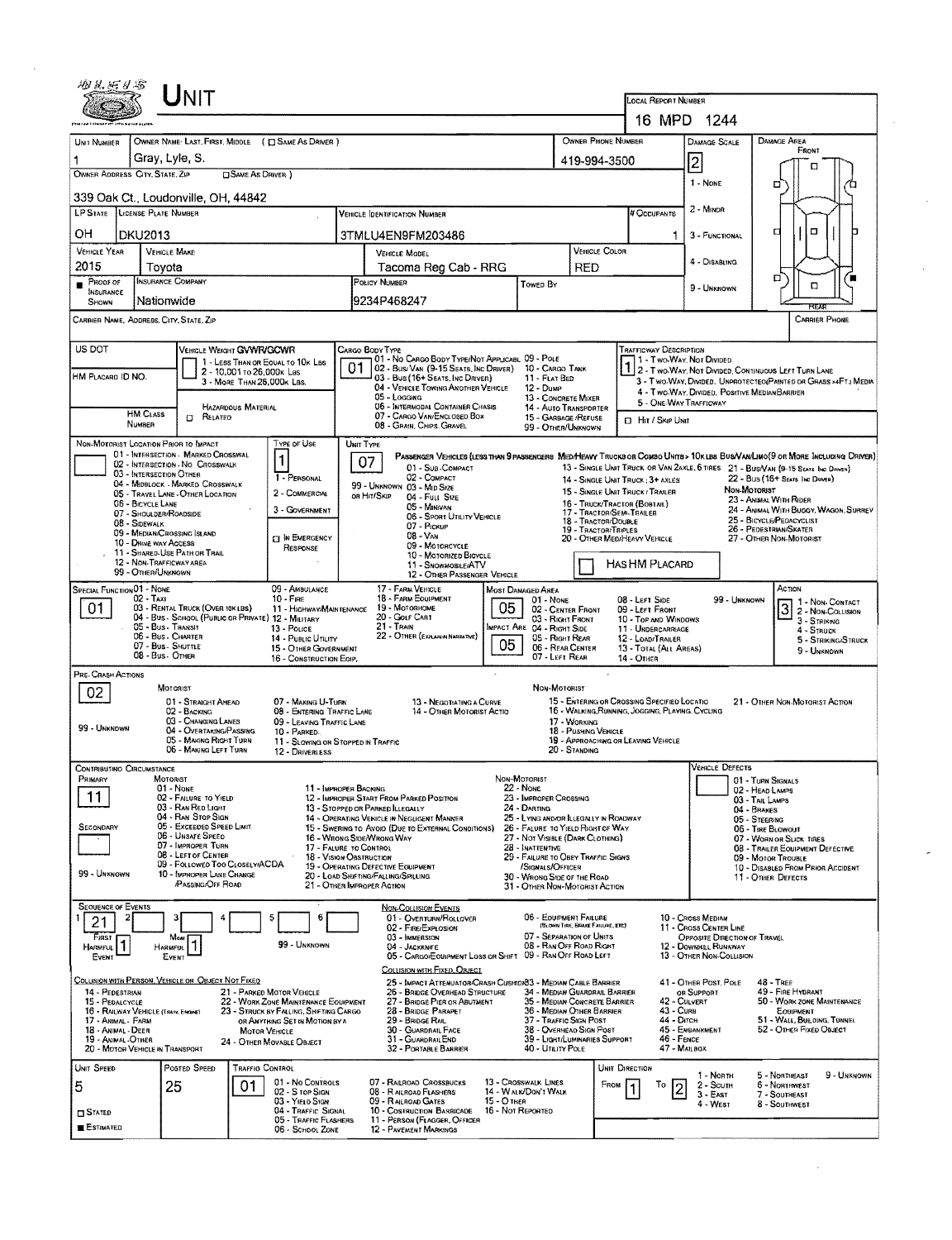| து சு. ஈ. சு. த                                                                                                                                                                                                                                                                                                                                                                                                                                                                                                                                             |                                                                                                                                                                                                                                                                                                                                                                                                                                                                                       |                                                                                                                                                                                                                                                                                                                                                                                    |                                                                                                                                                                                                                                                                                                                                                                                                                                    |
|-------------------------------------------------------------------------------------------------------------------------------------------------------------------------------------------------------------------------------------------------------------------------------------------------------------------------------------------------------------------------------------------------------------------------------------------------------------------------------------------------------------------------------------------------------------|---------------------------------------------------------------------------------------------------------------------------------------------------------------------------------------------------------------------------------------------------------------------------------------------------------------------------------------------------------------------------------------------------------------------------------------------------------------------------------------|------------------------------------------------------------------------------------------------------------------------------------------------------------------------------------------------------------------------------------------------------------------------------------------------------------------------------------------------------------------------------------|------------------------------------------------------------------------------------------------------------------------------------------------------------------------------------------------------------------------------------------------------------------------------------------------------------------------------------------------------------------------------------------------------------------------------------|
|                                                                                                                                                                                                                                                                                                                                                                                                                                                                                                                                                             |                                                                                                                                                                                                                                                                                                                                                                                                                                                                                       | LOCAL REPORT NUMBER                                                                                                                                                                                                                                                                                                                                                                | 16 MPD 1244                                                                                                                                                                                                                                                                                                                                                                                                                        |
|                                                                                                                                                                                                                                                                                                                                                                                                                                                                                                                                                             |                                                                                                                                                                                                                                                                                                                                                                                                                                                                                       |                                                                                                                                                                                                                                                                                                                                                                                    |                                                                                                                                                                                                                                                                                                                                                                                                                                    |
| OWNER NAME LAST, FIRST, MIDDLE ( C SAME AS DRIVER )<br>UNIT NUMBER<br>Herman, Cynthia, C.                                                                                                                                                                                                                                                                                                                                                                                                                                                                   |                                                                                                                                                                                                                                                                                                                                                                                                                                                                                       | <b>OWNER PHONE NUMBER</b>                                                                                                                                                                                                                                                                                                                                                          | <b>DAMAGE AREA</b><br><b>DAMAGE SCALE</b><br>FRONT                                                                                                                                                                                                                                                                                                                                                                                 |
| 2<br>OWNER ADDRESS CITY, STATE, ZIP<br>SAME AS DRIVER )                                                                                                                                                                                                                                                                                                                                                                                                                                                                                                     |                                                                                                                                                                                                                                                                                                                                                                                                                                                                                       | 330-231-5587                                                                                                                                                                                                                                                                                                                                                                       | $\overline{\mathbf{c}}$<br>□                                                                                                                                                                                                                                                                                                                                                                                                       |
|                                                                                                                                                                                                                                                                                                                                                                                                                                                                                                                                                             |                                                                                                                                                                                                                                                                                                                                                                                                                                                                                       |                                                                                                                                                                                                                                                                                                                                                                                    | 1 - NONE<br>о                                                                                                                                                                                                                                                                                                                                                                                                                      |
| 11263 TR 502, Millersburg, OH, 44654<br>LP STATE LICENSE PLATE NUMBER                                                                                                                                                                                                                                                                                                                                                                                                                                                                                       | <b>VEHICLE IDENTIFICATION NUMBER</b>                                                                                                                                                                                                                                                                                                                                                                                                                                                  | <b>FOCCUPANTS</b>                                                                                                                                                                                                                                                                                                                                                                  | 2 - MINOR                                                                                                                                                                                                                                                                                                                                                                                                                          |
| OН                                                                                                                                                                                                                                                                                                                                                                                                                                                                                                                                                          |                                                                                                                                                                                                                                                                                                                                                                                                                                                                                       |                                                                                                                                                                                                                                                                                                                                                                                    | $\Box$<br>◘                                                                                                                                                                                                                                                                                                                                                                                                                        |
| GPP6540<br><b>VEHICLE YEAR</b><br><b>VEHICLE MAKE</b>                                                                                                                                                                                                                                                                                                                                                                                                                                                                                                       | 1G1JC52F657186662<br><b>VEHICLE MODEL</b>                                                                                                                                                                                                                                                                                                                                                                                                                                             | 0<br><b>VEHICLE COLOR</b>                                                                                                                                                                                                                                                                                                                                                          | 3 - FUNCTIONAL                                                                                                                                                                                                                                                                                                                                                                                                                     |
| 2005<br>Chevrolet                                                                                                                                                                                                                                                                                                                                                                                                                                                                                                                                           | Cavalier                                                                                                                                                                                                                                                                                                                                                                                                                                                                              | <b>CPR</b>                                                                                                                                                                                                                                                                                                                                                                         | 4 - DISABLING                                                                                                                                                                                                                                                                                                                                                                                                                      |
| INSURANCE COMPANY<br>$P_{\text{ROOF OF}}$<br>INSURANCE                                                                                                                                                                                                                                                                                                                                                                                                                                                                                                      | POLICY NUMBER                                                                                                                                                                                                                                                                                                                                                                                                                                                                         | Towen By                                                                                                                                                                                                                                                                                                                                                                           | α<br>□<br>о<br>9 UNKNOWN                                                                                                                                                                                                                                                                                                                                                                                                           |
| Habrun's Insurance<br><b>SHOWN</b>                                                                                                                                                                                                                                                                                                                                                                                                                                                                                                                          | PPA006291200                                                                                                                                                                                                                                                                                                                                                                                                                                                                          |                                                                                                                                                                                                                                                                                                                                                                                    |                                                                                                                                                                                                                                                                                                                                                                                                                                    |
| CARRIER NAME, ADDRESS, CITY, STATE, ZIP                                                                                                                                                                                                                                                                                                                                                                                                                                                                                                                     |                                                                                                                                                                                                                                                                                                                                                                                                                                                                                       |                                                                                                                                                                                                                                                                                                                                                                                    | CARRIER PHONE                                                                                                                                                                                                                                                                                                                                                                                                                      |
| US DOT<br>VEHICLE WEIGHT GVWR/GCWR<br>1 - LESS THAN OR EQUAL TO 10K LBS<br>2 - 10,001 to 26,000 k Les<br>HM PLACARD ID NO.<br>3 - MORE THAN 26,000K LBS.<br><b>HAZARDOUS MATERIAL</b><br><b>HM CLASS</b><br>$\Box$ Related                                                                                                                                                                                                                                                                                                                                  | Cargo Body Type<br>01 - No CARGO BODY TYPE/NOT APPLICABL 09 - POLE<br>02 - Bus/Van (9-15 Seats, Inc Driver) 10 - Cargo Tank<br>03 - Bus (16+ SEATS, INC DRIVER)<br>04 - VEHICLE TOWING ANOTHER VEHICLE<br>05 - LOGGING<br>06 - INTERMODAL CONTAINER CHASIS<br>07 - CARGO VAN/ENCLOSED BOX                                                                                                                                                                                             | Trafficway Description<br>1 - Two Way, Not Divideo<br>11 - FLAT BED<br>12 - Dump<br>13 - CONCRETE MIXER<br>5 - ONE-WAY TRAFFICWAY<br>14 - AUTO TRANSPORTER<br>15 - GARBAGE /REFUSE<br><b>D</b> HIT / SKIP UNIT                                                                                                                                                                     | 2 - Two-Way, Not Divided, Continuous Left Turn Lane<br>3 - Two WAY, DIVIDED, UNPROTECTED (PAINTED OR GRASS > FT.) MEDIA<br>4 - Two-Way, Divided, Positive Median Barrier                                                                                                                                                                                                                                                           |
| NUMBER<br>TYPE OF USE<br>NON-MOTORIST LOCATION PRIOR TO IMPACT                                                                                                                                                                                                                                                                                                                                                                                                                                                                                              | 08 - GRAIN, CHIPS, GRAVEL<br>UNIT TYPE                                                                                                                                                                                                                                                                                                                                                                                                                                                | 99 - OTHER/UNKNOWN                                                                                                                                                                                                                                                                                                                                                                 |                                                                                                                                                                                                                                                                                                                                                                                                                                    |
| 01 - INTERSECTION - MARKED CROSSWAL<br>02 - INTERSECTION - NO CROSSWALK<br>03 - INTERSECTION OTHER<br>1 - PERSONAL<br>04 - MIDBLOCK - MARKED CROSSWALK<br>2 - COMMERCIAL<br>05 - TRAVEL LANE - OTHER LOCATION<br>06 - BICYCLE LANE<br>07 - SHOULDER/ROADSIDE<br>08 - Sidewalk<br>09 - MEDIAN/CROSSING ISLAND<br>10 - DRIVE WAY ACCESS<br>11 - Shared-Use Path or Trail<br>12 - NON-TRAFFICWAY AREA<br>99 - OTHER/UNKNOWN                                                                                                                                    | 02<br>01 - Sub COMPACT<br>02 - COMPACT<br>99 - UNKNOWN 03 - MID SIZE<br>ов Ніт/Sкір<br>04 - FULL SIZE<br>05 - MINIVAN<br>3 - GOVERNMENT<br>06 - Sport Utiuty Vehicle<br>07 - Pickup<br>08 - VAN<br>D IN EMERGENCY<br>09 - MOTORCYCLE<br>RESPONSE<br>10 - MOTORIZED BICYCLE<br>11 - SNOWMOBILE/ATV<br>12 - OTHER PASSENGER VEHICLE                                                                                                                                                     | 14 - SINGLE UNIT TRUCK ; 3+ AXLES<br>15 - SINGLE UNIT TRUCK / TRAILER<br>16 - TRUCK/TRACTOR (BOBTAIL)<br>17 - TRACTOR/SEMI-TRAILER<br>18 - TRACTOR/DOUBLE<br>19 - TRACTOR/TRIPLES<br>20 - OTHER MEDIHEAVY VEHICLE<br><b>HAS HM PLACARD</b>                                                                                                                                         | PASSENGER VEHICLES (LESS THAN 9 PASSENGERS MEDIHEAVY TRUCKS OR COMBO UNITS > 10KLBS BUS/VAN/LIMO (9 OR MORE INCLUDING DRIVER)<br>13 - SINGLE UNIT TRUCK OR VAN 2AXLE, 6 TIRES 21 - BUS/VAN (9-15 SEATS, INC DRIVER)<br>22 - Bus (16+ Sears, Inc Driver)<br><b>Non-Motorist</b><br>23 - ANIMAL WITH RIDER<br>24 - ANIMAL WITH BUGGY, WAGON, SURREY<br>25 - BICYCLE/PEDACYCLIST<br>26 - PEDESTRIAN/SKATER<br>27 - Other Non-Motorist |
| Special Function 01 - None<br>09 - AMBULANCE<br>02 - Taxi<br>$10 -$ FIRE<br>01<br>03 - RENTAL TRUCK (OVER 10KLBS)<br>04 - Bus - SCHOOL (PUBLIC OR PRIVATE) 12 - MILITARY<br>05 - Bus. Transit<br>13 - Pouce<br>06 - Bus. Charter<br>07 - Bus - SHUTTLE<br>08 - Bus OTHER<br>PRE-CRASH ACTIONS                                                                                                                                                                                                                                                               | 17 - FARM VEHICLE<br><b>MOST DAMAGED AREA</b><br>18 - FARM EQUIPMENT<br>05<br>19 - MOTORHOME<br>11 - HIGHWAY/MAINTENANCE<br>20 - GOLF CART<br>21 - TRAIN<br>22 - OTHER (EXPLAIN IN NARRATIVE)<br>14 - Pusuc UTILITY<br>05<br>15 - OTHER GOVERNMENT<br>16 - CONSTRUCTION EOIP                                                                                                                                                                                                          | 08 - LEFT SIDE<br>01 - NONE<br>02 - CENTER FRONT<br>09 - LEFT FRONT<br>03 - RIGHT FRONT<br>10 - TOP AND WINDOWS<br>IMPACT ARE 04 - RIGHT SIDE<br>11 - UNDERCARRIAGE<br>05 - RIGHT REAR<br>12 - LOAD/TRAILER<br>06 - REAR CENTER<br>13 - TOTAL (ALL AREAS)<br>07 - LEFT REAR<br>14 - OTHER                                                                                          | ACTION<br>99 - Unknown<br>1 - Non-Contact<br>4 2 Non-Collision<br>3 - STRIKING<br>4 - STRUCK<br>5 - STRIKING/STRUCK<br>9 - UNKNOWN                                                                                                                                                                                                                                                                                                 |
| MOTORIST<br>10<br>01 - STRAIGHT AHEAD<br>02 - BACKING<br>03 - CHANGING LANES<br>99 - UNKNOWN<br>04 - OVERTAKING/PASSING<br>10 - PARKED.<br>05 - MAKING RIGHT TURN<br>06 - MAKING LEFT TURN                                                                                                                                                                                                                                                                                                                                                                  | 07 - MAKING U-TURN<br>13 - NEGOTIATING A CURVE<br>08 - ENTERING TRAFFIC LANE<br>14 - OTHER MOTORIST ACTIO<br>09 - LEAVING TRAFFIC LANE<br>11 - SLOWING OR STOPPED IN TRAFFIC<br>12 - DRIVERLESS                                                                                                                                                                                                                                                                                       | NON MOTORIST<br>15 - ENTERING OR CROSSING SPECIFIED LOCATIO<br>16 - WALKING, RUNNING, JOGGING, PLAYING, CYCLING<br>17 - WORKING<br>18 - PUSHING VEHICLE<br>19 - APPROACHING OR LEAVING VEHICLE<br>20 - Standing                                                                                                                                                                    | 21 - OTHER NON-MOTORIST ACTION                                                                                                                                                                                                                                                                                                                                                                                                     |
| <b>CONTRIBUTING CIRCUMSTANCE</b><br>Primary<br>MOTORIST<br>01 - None<br>0 <sup>1</sup><br>02 - FAILURE TO YIELD<br>03 - RAN RED LIGHT<br>04 - RAN STOP SIGN<br>05 - Exceeded Speed Limit<br>SECONDARY<br>06 - UNSAFE SPEED<br>07 - IMPROPER TURN<br>08 - LEFT OF CENTER<br>09 - FOLLOWED TOO CLOSELY/ACDA<br>99 - UNKNOWN<br>10 - IMPROPER LANE CHANGE<br>/PASSING/OFF ROAD                                                                                                                                                                                 | Non-Motorist<br>11 - IMPROPER BACKING<br><b>22 - NONE</b><br>12 - IMPROPER START FROM PARKED POSITION<br>24 - DARTING<br>13 - STOPPED OR PARKED ILLEGALLY<br>14 - OPERATING VEHICLE IN NEGLIGENT MANNER<br>15 - Swering to Avoid (Due to External Conditions)<br>16 - WRONG SIDE/WRONG WAY<br>17 - FALURE TO CONTROL<br>28 - INATTENTIVE<br>18 - VISION OBSTRUCTION<br>19 - OPERATING DEFECTIVE EQUIPMENT<br>20 - LOAD SHIFTING/FALLING/SPILLING<br>21 - OTHER IMPROPER ACTION        | 23 - IMPROPER CROSSING<br>25 - LYING AND/OR ILLEGALLY IN ROADWAY<br>26 - FALURE TO YIELD RIGHT OF WAY<br>27 - NOT VISIBLE (DARK CLOTHING)<br>29 - FAILURE TO OBEY TRAFFIC SIGNS<br>/SIGNALS/OFFICER<br>30 - Wrong Side of the Road<br>31 - OTHER NON-MOTORIST ACTION                                                                                                               | <b>VEHICLE DEFECTS</b><br>01 - TURN SIGNALS<br>02 - HEAD LAMPS<br>03 - TAIL LAMPS<br>04 - BRAKES<br>05 - STEERING<br>06 - TIRE BLOWOUT<br>07 - WORN OR SLICK TIRES<br>08 - TRAILER EQUIPMENT DEFECTIVE<br>09 - MOTOR TROUBLE<br>10 - DISABLED FROM PRIOR ACCIDENT<br>11 - OTHER DEFECTS                                                                                                                                            |
| <b>SEQUENCE OF EVENTS</b><br>5<br>20<br>FIRST<br>Most<br>HARMFUL <sup>1</sup><br><b>HARMFUL</b><br>EVENT<br>EVENT<br>COLLISION WITH PERSON, VEHICLE OR OBJECT NOT FIXED<br>14 - PEDESTRIAN<br>21 - PARKED MOTOR VEHICLE<br>22 - WORK ZONE MAINTENANCE EQUIPMENT<br>15 - PEDALCYCLE<br>16 - RAILWAY VEHICLE (TRAIN, ENGINE)<br>23 - STRUCK BY FALLING, SHIFTING CARGO<br>17 - Animal - Farm<br>OR ANYTHING SET IN MOTION BY A<br>18 ANIMAL - DEER<br><b>MOTOR VEHICLE</b><br>19 ANIMAL OTHER<br>24 - OTHER MOVABLE OBJECT<br>20 - MOTOR VEHICLE IN TRANSPORT | <b>NON-COLLISION EVENTS</b><br>01 - Overturn/Rollover<br>6<br>02 - FIRE/EXPLOSION<br>03 - IMMERSION<br>99 - UNKNOWN<br>04 - JACKKNIFE<br>05 - CARGO/EQUIPMENT LOSS OR SHIFT 09 - RAN OFF ROAD LEFT<br>COLLISION WITH FIXED, OBJECT<br>25 - IMPACT ATTENUATOR/CRASH CUSHION33 - MEDIAN CABLE BARRIER<br>26 - BRIDGE OVERHEAD STRUCTURE<br>27 - BRIDGE PIER OR ABUTMENT<br>28 - BRIDGE PARAPET<br>29 - BRIDGE RAIL<br>30 - GUARDRAIL FACE<br>31 - GUARDRAILEND<br>32 - PORTABLE BARRIER | 06 - FOUIPMENT FAILURE<br>(BLOWN TIRE, BRAKE FAILURE, ETC)<br>07 - SEPARATION OF UNITS<br>08 - RAN OFF ROAD RIGHT<br>34 - MEDIAN GUARDRAIL BARRIER<br>35 - MEDIAN CONCRETE BARRIER<br>36 - MEDIAN OTHER BARRIER<br>43 - CuRB<br>37 - TRAFFIC SIGN POST<br>44 - Олсн<br>38 - OVERHEAD SIGN POST<br>39 - LIGHT/LUMINARIES SUPPORT<br>46 - FENCE<br>40 - UTILITY POLE<br>47 - MAILBOX | 10 - Cross Median<br>11 - CROSS CENTER LINE<br>OPPOSITE DIRECTION OF TRAVEL<br>12 - DOWNHILL RUNAWAY<br>13 - OTHER NON-COLLISION<br>41 - OTHER POST, POLE<br>48 - TREE<br>49 - FIRE HYDRANT<br>OR SUPPORT<br>42 - CULVERT<br>50 - WORK ZONE MAINTENANCE<br>EQUIPMENT<br>51 - WALL, BUILDING, TUNNEL<br>45 - EMBANKMENT<br>52 - OTHER FIXED OBJECT                                                                                  |
| Unit Speed<br>POSTED SPEED<br>TRAFFIC CONTROL<br>01<br>$\Box$ Stated<br>ESTIMATEO                                                                                                                                                                                                                                                                                                                                                                                                                                                                           | 01 - No Controls<br>07 - RAILROAD CROSSBUCKS<br>13 - Crosswalk LINES<br>14 - WALK/DON'T WALK<br>02 - S TOP SIGN<br>08 - RAILROAD FLASHERS<br>15 - О тнев<br>03 - YIELD SIGN<br>09 - RAILROAO GATES<br>04 - TRAFFIC SIGNAL<br>10 - Costruction Barricade<br>16 - Not Reported<br>05 - TRAFFIC FLASHERS<br>11 - PERSON (FLAGGER, OFFICER<br><b>12 - PAVEMENT MARKINGS</b><br>06 - SCHOOL ZONE                                                                                           | UNIT DIRECTION<br>FROM<br>To<br>3                                                                                                                                                                                                                                                                                                                                                  | 9 - UNKNOWN<br>1 - North<br>5 - Northeast<br>2 - South<br><b>6 - NORTHWEST</b><br>3 - East<br>7 - SOUTHEAST<br>4 WEST<br>8 - SOUTHWEST                                                                                                                                                                                                                                                                                             |